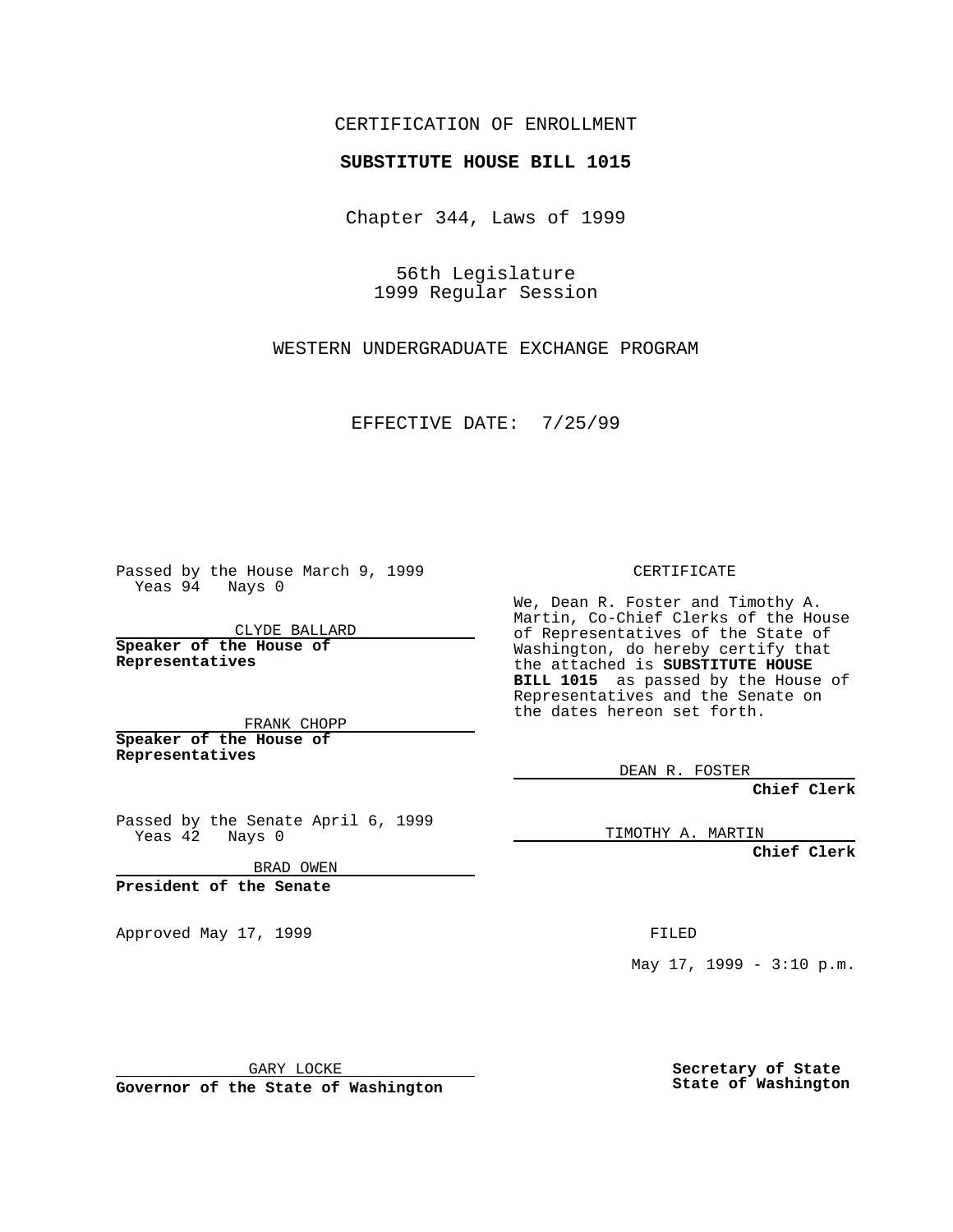## **SUBSTITUTE HOUSE BILL 1015** \_\_\_\_\_\_\_\_\_\_\_\_\_\_\_\_\_\_\_\_\_\_\_\_\_\_\_\_\_\_\_\_\_\_\_\_\_\_\_\_\_\_\_\_\_\_\_

\_\_\_\_\_\_\_\_\_\_\_\_\_\_\_\_\_\_\_\_\_\_\_\_\_\_\_\_\_\_\_\_\_\_\_\_\_\_\_\_\_\_\_\_\_\_\_

Passed Legislature - 1999 Regular Session

## **State of Washington 56th Legislature 1999 Regular Session**

**By** House Committee on Higher Education (originally sponsored by Representatives Carlson, Radcliff and Sheahan)

Read first time 02/24/1999.

 AN ACT Relating to the western interstate commission for higher education western undergraduate exchange program; amending RCW 28B.15.910; adding a new section to chapter 28B.15 RCW; and creating a new section.

BE IT ENACTED BY THE LEGISLATURE OF THE STATE OF WASHINGTON:

 NEW SECTION. **Sec. 1.** The legislature finds that policies that encourage regional planning and access to higher education benefit both the students and the state. Such policies improve access, reduce unnecessary duplication, and make higher education more cost-effective. The western undergraduate exchange program, coordinated by the western interstate commission for higher education is a program through which students in participating states may enroll in designated institutions in other participating states at a special, reduced tuition level. During the 1998-99 school year institutions in fifteen western states participated in the western undergraduate exchange program, including Washington's bordering states of Oregon and Idaho. Eastern Washington University participated on a pilot basis. It is the intent of the legislature to permit Washington's institutions of higher education to participate in the western undergraduate exchange program.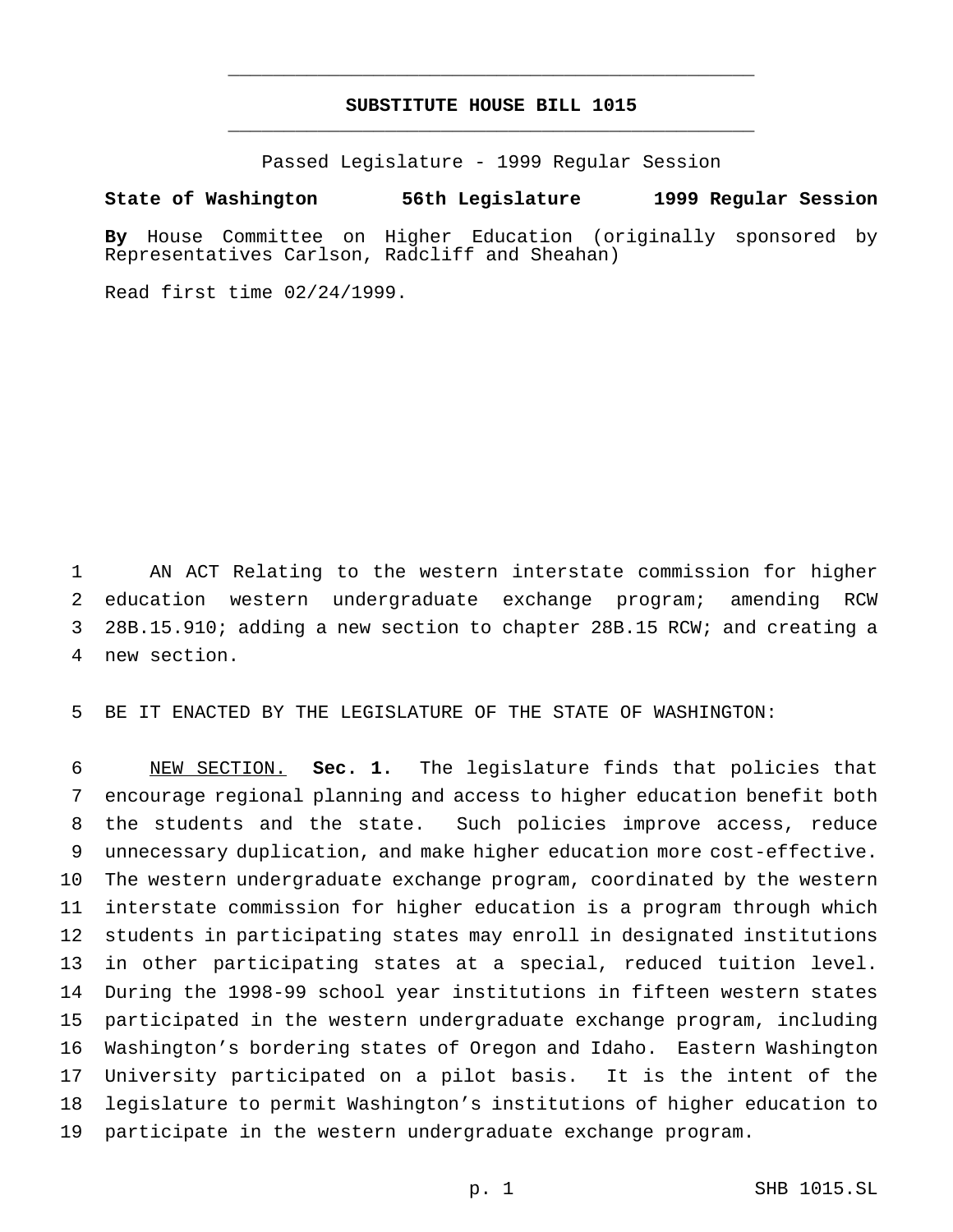NEW SECTION. **Sec. 2.** A new section is added to chapter 28B.15 RCW to read as follows:

 Subject to the limitations of RCW 28B.15.910, the governing boards of Washington State University, Eastern Washington University, and Central Washington University may waive all or a portion of the difference between fifty percent of the resident tuition and fees amount and the nonresident tuition fees differential for nonresident students who enroll under the western interstate commission for higher education western undergraduate exchange program.

 **Sec. 3.** RCW 28B.15.910 and 1998 c 346 s 904 are each amended to read as follows:

 (1) Except for revenue waived under programs listed in subsections 13 (3) and (4) of this section, and unless otherwise expressly provided in the omnibus state appropriations act, the total amount of operating fees revenue waived, exempted, or reduced by a state university, a regional university, The Evergreen State College, or the community colleges as a whole, shall not exceed the percentage of total gross 18 authorized operating fees revenue ((set forth below)) in this 19 subsection. As used in this section, "gross authorized operating fees revenue" means the estimated gross operating fees revenue as estimated under RCW 82.33.020 or as revised by the office of financial management, before granting any waivers. This limitation applies to all tuition waiver programs established before or after July 1, 1992. (a) University of Washington 21 percent (b) Washington State University 20 percent (c) Eastern Washington University 11 percent 27 (d) Central Washington University **8** percent (e) Western Washington University 10 percent 29 (f) The Evergreen State College 6 percent (g) Community colleges as a whole 35 percent (2) The limitations in subsection (1) of this section apply to

 waivers, exemptions, or reductions in operating fees contained in the following:

- (a) RCW 28B.10.265;
- (b) RCW 28B.15.014;
- (c) RCW 28B.15.100;
- (d) RCW 28B.15.225;
- (e) RCW 28B.15.380;

SHB 1015.SL p. 2